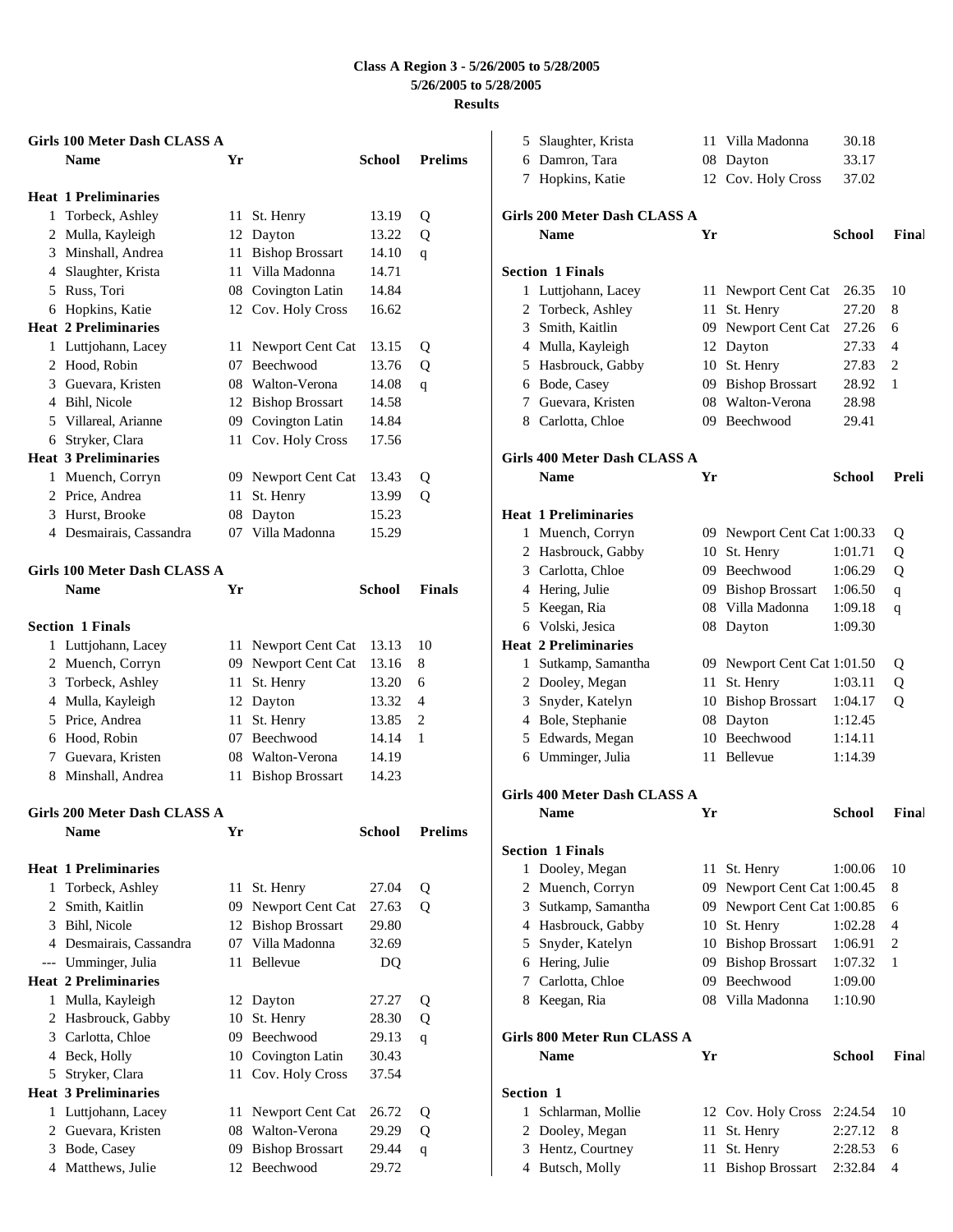|                  | 5 Gerner, Laura                         |    | 11 Newport Cent Cat 2:33.56 |               | 2              |
|------------------|-----------------------------------------|----|-----------------------------|---------------|----------------|
|                  | 6 Harris, Chelsea                       |    | 10 Bishop Brossart          | 2:34.47       | 1              |
|                  | 7 Osborne, Leslie                       |    | 10 Covington Latin          | 2:37.94       |                |
|                  | 8 Feldhaus, Jennifer                    |    | 09 Dayton                   | 2:40.94       |                |
|                  | 9 Ellis, Katelynn                       |    | 10 Walton-Verona            | 2:41.90       |                |
|                  | Section 1 (Girls 800 Meter Run CLASS A) |    |                             |               |                |
|                  | <b>Name</b>                             | Yr |                             | School        | <b>Finals</b>  |
|                  | 10 Swift, Shaya                         | 11 | Beechwood                   | 2:42.78       |                |
|                  | 11 Gearding, Rachel                     |    | 10 Newport Cent Cat 2:44.56 |               |                |
|                  | 12 Guevara, Ashley                      |    | 07 Walton-Verona            | 2:44.59       |                |
|                  | 13 Serrano, Alex                        |    | 10 Cov. Holy Cross          | 2:46.24       |                |
|                  | 14 Dault, Michelle                      |    | 12 Villa Madonna            | 2:54.85       |                |
|                  | 15 Miller, Sarah                        |    | 08 Villa Madonna            | 3:09.35       |                |
|                  |                                         |    |                             |               |                |
|                  | Girls 1600 Meter Run CLASS A            |    |                             |               |                |
|                  | <b>Name</b>                             | Yr |                             | <b>School</b> | <b>Finals</b>  |
| <b>Section 1</b> |                                         |    |                             |               |                |
|                  | 1 Schlarman, Mollie                     |    | 12 Cov. Holy Cross          | 5:22.56       | 10             |
|                  | 2 Siemer, Jenna                         | 11 | St. Henry                   | 5:27.50       | 8              |
|                  | 3 Fette, Emily                          |    | 10 St. Henry                | 5:37.72       | 6              |
|                  | 4 Huber, Nicole                         |    | 10 Bishop Brossart          | 5:57.14       | 4              |
|                  | 5 Gearding, Rachel                      |    | 10 Newport Cent Cat 5:57.97 |               | $\overline{c}$ |
|                  | 6 Serrano, Alex                         |    | 10 Cov. Holy Cross          | 5:59.59       | 1              |
|                  | 7 HeiL, Jill                            |    | 10 Bishop Brossart          | 6:01.88       |                |
|                  | 8 Cantrall, Chelsea                     |    | 10 Walton-Verona            | 6:06.72       |                |
|                  | 9 Guevara, Ashley                       |    | 07 Walton-Verona            | 6:17.82       |                |
|                  | 10 Murphy, Ellen                        |    | 07 Beechwood                | 6:20.20       |                |
| 11               | Becker, Tiffany                         |    | 07 Dayton                   | 6:22.38       |                |
|                  | 12 Enzweiler, Brittany                  |    | 10 Newport Cent Cat 6:26.61 |               |                |
|                  | 13 Miller, Sarah                        |    | 08 Villa Madonna            | 6:49.93       |                |
|                  | 14 Bacon, Heather                       |    | 08 Dayton                   | 7:01.26       |                |
|                  | 15 Smith, Devan                         | 11 | <b>Bellevue</b>             | 7:31.55       |                |
|                  | Girls 3200 Meter Run CLASS A            |    |                             |               |                |
|                  | <b>Name</b>                             | Yr |                             | School        | <b>Finals</b>  |
| Section 1        |                                         |    |                             |               |                |
|                  | 1 Siemer, Jenna                         |    | 11 St. Henry                | 12:09.46      | 10             |
|                  | 2 Fette, Emily                          |    | 10 St. Henry                | 12:37.87      | 8              |
|                  | 3 Woltermann, Angela                    |    | 11 Bishop Brossart 12:52.96 |               | 6              |
|                  | 4 Eifert, Ashley                        |    | 07 Cov. Holy Cross 13:00.91 |               | 4              |
|                  | 5 Arlinghaus, Terri                     |    | 12 Cov. Holy Cross 13:15.31 |               | 2              |
|                  | 6 Cantrall, Chelsea                     |    | 10 Walton-Verona            | 13:30.60      | 1              |
|                  | 7 Huber, Nicole                         |    | 10 Bishop Brossart 13:36.88 |               |                |
|                  | 8 Martin, Rachel                        |    | 10 Covington Latin 13:37.64 |               |                |
|                  | 9 Becker, Tiffany                       |    | 07 Dayton                   | 13:46.66      |                |
|                  | Girls 100 Meter Hurdles CLASS A         |    |                             |               |                |
|                  | <b>Name</b>                             | Yr |                             | <b>School</b> | <b>Prelims</b> |
|                  | <b>Heat 1 Preliminaries</b>             |    |                             |               |                |
| 1                | Stock, Kristin                          |    | 12 Bishop Brossart          | 16.87         | Q              |
| 2                | Wagner, Alicia                          |    | 10 Cov. Holy Cross          | 16.90         | Q              |
| 3                | Schilling, Caitlin                      | 10 | St. Henry                   | 17.19         | Q              |
|                  |                                         |    |                             |               |                |

| 4 | Janson, Kelsie                         | 12       | Bellevue                        | 17.29          | q              |
|---|----------------------------------------|----------|---------------------------------|----------------|----------------|
|   | 5 Doran, Katherine                     | 12       | Newport Cent Cat                | 18.57          |                |
| 6 | Lussi, Gretchen                        | 08       | Walton-Verona                   | 19.32          |                |
| 7 | Worden, Rachel                         |          | 8 Villa Madonna                 | 22.08          |                |
|   | <b>Heat 2 Preliminaries</b>            |          |                                 |                |                |
| 1 | Wirth, Jessie                          | 11       | Ludlow                          | 16.81          | Q              |
| 2 | Spare, Stephanie                       | 12       | St. Henry                       | 17.44          | Q              |
|   | 3 Klingenberg, Jessica                 | 12       | Newport Cent Cat                | 17.53          | Q              |
|   | 4 Minshall, Andrea                     | 11       | <b>Bishop Brossart</b>          | 17.57          | q              |
|   | 5 Reynolds, Mallory                    | 10       | Bellevue                        | 17.90          |                |
| 6 | Slusher, Evin                          | 08       | Villa Madonna                   | 21.25          |                |
| 7 | Crager, Tabby                          | 08       | Dayton                          | 29.88          |                |
|   | <b>Girls 100 Meter Hurdles CLASS A</b> |          |                                 |                |                |
|   | <b>Name</b>                            | Yr       |                                 | <b>School</b>  | Final          |
|   | <b>Section 1 Finals</b>                |          |                                 |                |                |
| 1 | Wagner, Alicia                         |          |                                 | 16.59          | 10             |
| 2 | Schilling, Caitlin                     | 10       | 10 Cov. Holy Cross<br>St. Henry | 16.88          | 8              |
| 3 | Minshall, Andrea                       | 11       | <b>Bishop Brossart</b>          | 17.03          | 6              |
|   | 4 Wirth, Jessie                        | 11       | Ludlow                          | 17.15          | 4              |
|   | 5 Spare, Stephanie                     | 12       | St. Henry                       | 17.31          | 2              |
|   | 6 Stock, Kristin                       | 12       |                                 | 17.35          | 1              |
| 7 |                                        | 12       | <b>Bishop Brossart</b>          | 17.48          |                |
| 8 | Klingenberg, Jessica<br>Janson, Kelsie | 12       | Newport Cent Cat<br>Bellevue    | 17.57          |                |
|   |                                        |          |                                 |                |                |
|   | <b>Girls 300 Meter Hurdles CLASS A</b> |          |                                 |                |                |
|   |                                        |          |                                 |                |                |
|   | <b>Name</b>                            | Yr       |                                 | <b>School</b>  | Preli          |
|   | <b>Heat 1 Preliminaries</b>            |          |                                 |                |                |
| 1 | Lussi, Gretchen                        |          | 08 Walton-Verona                | 49.88          | Q              |
|   | 2 Neiser, Beth                         | 11       | <b>Bishop Brossart</b>          | 50.34          | Q              |
|   | 3 Garwood, Sara                        | 11       | St. Henry                       | 51.82          | Q              |
|   | 4 Janson, Kelsie                       | 12       | Bellevue                        | 53.33          | q              |
|   | 5 Klingenberg, Jessica                 | 12       | Newport Cent Cat                | 55.39          |                |
|   | 6 Worden, Rachel                       |          | 8 Villa Madonna                 | 1:03.85        |                |
|   | <b>Heat 2 Preliminaries</b>            |          |                                 |                |                |
| 1 | Spare, Stephanie                       |          | 12 St. Henry                    | 49.10          | Q              |
| 2 | Wirth, Jessie                          | 11       | Ludlow                          | 50.42          | Q              |
|   | 3 Wagner, Alicia                       | 10       | Cov. Holy Cross                 | 50.88          | Q              |
|   | 4 Litmer, Alex                         | 12       | Newport Cent Cat                | 52.23          | $\mathbf q$    |
|   | 5 Lussi, Olivia                        | 08       | Walton-Verona                   | 53.34          |                |
|   | 6 Vater, Mckenze                       | 9        | <b>Bishop Brossart</b>          | 54.59          |                |
| 7 | Slusher, Evin                          |          | 08 Villa Madonna                | 59.11          |                |
|   | Girls 300 Meter Hurdles CLASS A        |          |                                 |                |                |
|   | Name                                   | Yr       |                                 | <b>School</b>  | Final          |
|   |                                        |          |                                 |                |                |
|   | <b>Section 1 Finals</b>                |          |                                 |                |                |
| 1 | Spare, Stephanie                       | 12<br>08 | St. Henry<br>Walton-Verona      | 48.74          | 10             |
|   | 2 Lussi, Gretchen                      |          |                                 | 49.03          | 8              |
|   | 3 Neiser, Beth                         | 11<br>10 | <b>Bishop Brossart</b>          | 49.34          | 6<br>4         |
|   | 4 Wagner, Alicia<br>5 Garwood, Sara    | 11       | Cov. Holy Cross                 | 49.96          | $\overline{c}$ |
|   | 6 Wirth, Jessie                        | 11       | St. Henry<br>Ludlow             | 51.31<br>51.88 | 1              |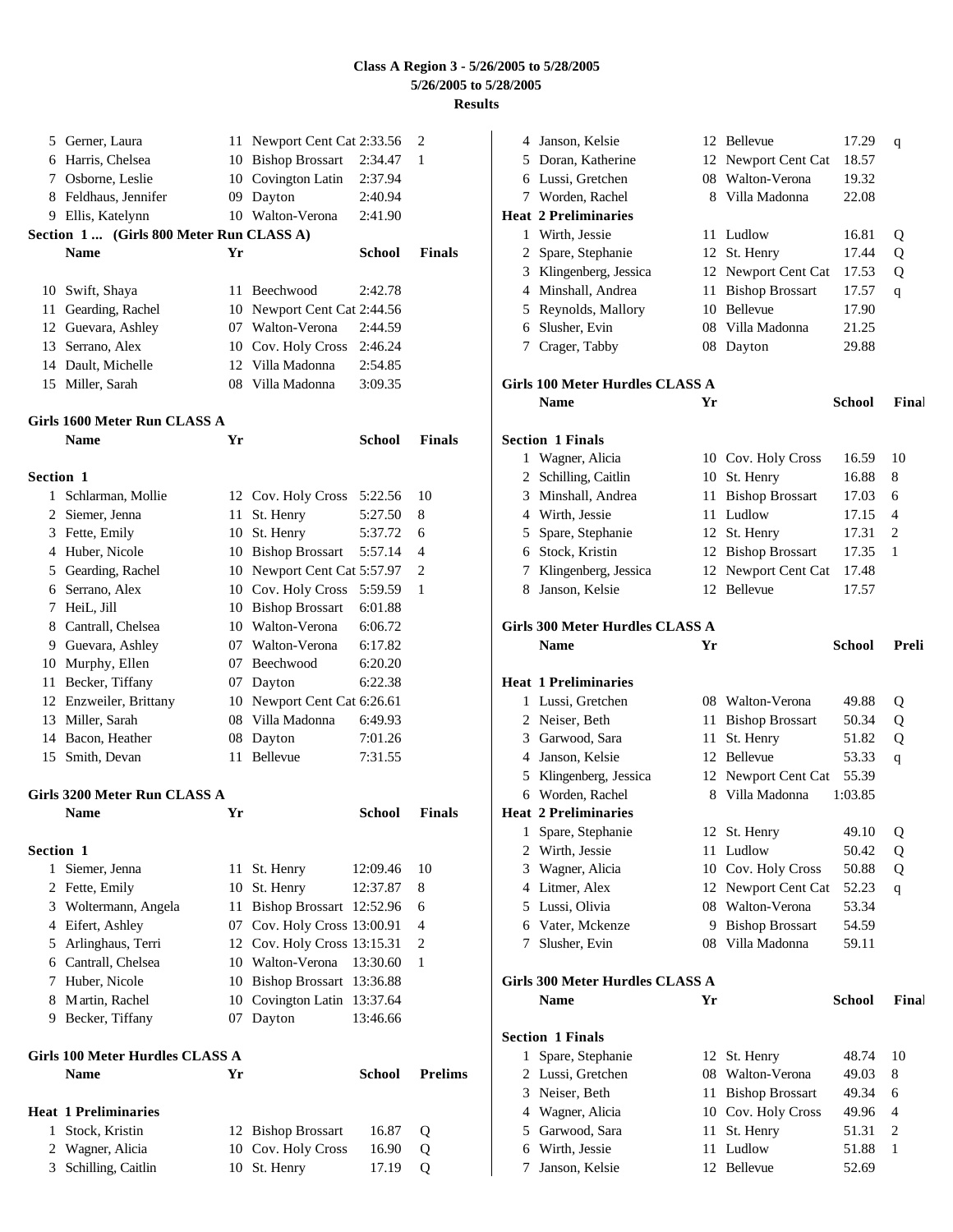|                  | 8 Litmer, Alex                               | 12 Newport Cent Cat 53.66   |               |    |
|------------------|----------------------------------------------|-----------------------------|---------------|----|
|                  | Girls 4x100 Meter Relay CLASS A              |                             |               |    |
|                  | <b>Team</b>                                  | Relay                       | <b>Finals</b> |    |
| <b>Section 1</b> |                                              |                             |               |    |
| 1                | St. Henry                                    |                             | 52.77         | 10 |
|                  | 1) Burns, Ellie 09                           | 2) Price, Andrea 11         |               |    |
|                  | 3) Spare, Stephanie 12                       | 4) Torbeck, Ashley 11       |               |    |
|                  | 5) Brown, Regan 09                           | 6) Brown, Rachel 10         |               |    |
|                  | Section 1  (Girls 4x100 Meter Relay CLASS A) |                             |               |    |
|                  | Team                                         | Relay                       | <b>Finals</b> |    |
|                  |                                              |                             |               |    |
|                  | 2 Newport Cent Cat                           |                             | 53.20         | 8  |
|                  | 1) Smith, Kaitlin 09                         | 2) Schiebel, Katie 10       |               |    |
|                  | 3) Schaber, Tricia 10                        | 4) Litmer, Alex 12          |               |    |
|                  | 5) Gardner, Paige 10                         | 6) Hlebiczki, Alexa 09      |               |    |
|                  | 3 Bishop Brossart                            |                             | 53.78         | 6  |
|                  | 1) Stock, Kristin 12                         | 2) Snyder, Katelyn 10       |               |    |
|                  | 3) Neiser, Beth 11                           | 4) Ruth, Lisa 11            |               |    |
|                  | 5) Minshall, Andrea 11                       | 6) Bode, Casey 09           |               |    |
|                  | 4 Beechwood                                  |                             | 54.82         | 4  |
|                  | 1) Hood, Robin 07                            | 2) Matthews, Julie 12       |               |    |
|                  | 3) Carlotta, Chloe 09                        | 4) Watt, Amanda 10          |               |    |
|                  | 5) Snyder, Lauren 10                         | 6) Matthews, Rebecca 08     |               |    |
|                  | 5 Walton-Verona                              |                             | 56.58         | 2  |
|                  | 1) Guevara, Kristen 08                       | 2) Lussi, Gretchen 08       |               |    |
|                  | 3) Ellis, Katelynn 10                        | 4) Lussi, Olivia 08         |               |    |
|                  | 5) Guevara, Ashley 07                        | 6) Cantrall, Chelsea 10     |               |    |
|                  | 6 Villa Madonna                              |                             | 57.54         | 1  |
|                  | 1) Meyers, Kelsey 12                         | 2) Desmairais, Cassandra 07 |               |    |
|                  | 3) Van Melle, Grace 12                       | 4) Slaughter, Krista 11     |               |    |
|                  | 5) Keegan, Ria 08                            | 6) Worden, Rachel 8         |               |    |
|                  | 7 Dayton                                     |                             | 1:02.12       |    |
|                  | 1) Ackerson, Jennifer 07                     | 2) Wildeboer, Randee 07     |               |    |
|                  | 3) Damron, Sara 08                           | 4) Damron, Tara 08          |               |    |
|                  | 5) Crager, Tabby 08                          | 6) Centers, Tiffany 10      |               |    |
|                  | Girls 4x200 Meter Relay CLASS A              |                             |               |    |
|                  | Team                                         | Relay                       | <b>Finals</b> |    |
|                  |                                              |                             |               |    |

| <b>Section 1</b> |                         |                         |                             |
|------------------|-------------------------|-------------------------|-----------------------------|
| 1                | Newport Cent Cat        | 1:48.30                 | 10                          |
|                  | 1) Sutkamp, Samantha 09 | 2) Muench, Corryn 09    |                             |
|                  | 3) Schaber, Tricia 10   | 4) Luttjohann, Lacey 11 |                             |
|                  | 5) Smith, Kaitlin 09    | 6) Schiebel, Katie 10   |                             |
|                  | 2 St. Henry             | 1:48.93                 | 8                           |
|                  | 1) Hasbrouck, Gabby 10  | 2) Price, Andrea 11     |                             |
|                  | 3) Spare, Stephanie 12  | 4) Torbeck, Ashley 11   |                             |
|                  | 5) Burns, Ellie 09      | 6) Brown, Regan 09      |                             |
|                  | 3 Bishop Brossart       | 1:51.91                 | 6                           |
|                  | 1) Harris, Chelsea 10   | 2) Neiser, Beth 11      |                             |
|                  | 3) Butsch, Molly 11     | 4) Snyder, Katelyn 10   |                             |
|                  | 5) Stock, Kristin 12    | 6) Bode, Casey 09       |                             |
|                  | 4 Walton-Verona         | 1:59.00                 | $\boldsymbol{\vartriangle}$ |
|                  | 1) Guevara, Kristen 08  | 2) Lussi, Gretchen 08   |                             |

| 6<br>7<br>1<br>3<br>4 | 3) Guevara, Ashley 07<br>5) Ellis, Katelynn 10<br>5 Covington Latin<br>1) Beck, Holly 10<br>3) Russ, Tori 08<br>5) Stone, Meg 10<br>Villa Madonna<br>1) Meyers, Kelsey 12<br>3) Keegan, Ria 08<br>5) Slusher, Evin 08<br>Dayton<br>1) Damron, Sara 08<br>3) Wildeboer, Randee 07<br>5) Centers, Tiffany 10<br>Girls 4x400 Meter Relay CLASS A<br>Team<br>Newport Cent Cat<br>1) Luttjohann, Lacey 11<br>3) Sutkamp, Samantha 09<br>5) Gerner, Laura 11<br>2 St. Henry<br>1) Hentz, Courtney 11<br>3) Dooley, Megan 11 | 4) Lussi, Olivia 08<br>6) Cantrall, Chelsea 10<br>2) Osborne, Leslie 10<br>4) Villareal, Arianne 09<br>6) Vrabel, Joann 10<br>4) Slaughter, Krista 11<br>6) Worden, Rachel 8<br>2) Damron, Tara 08<br>4) Bacon, Heather 08<br>6) Crager, Tabby 08<br>Relay<br>2) Smith, Kaitlin 09<br>4) Muench, Corryn 09<br>6) Hlebiczki, Alexa 09<br>2) Price, Andrea 11 | 1:59.06<br>2:07.35<br>2) Desmairais, Cassandra 07<br>2:16.11<br><b>Finals</b><br>4:10.83<br>4:16.01 | 2<br>1<br>10 |
|-----------------------|-----------------------------------------------------------------------------------------------------------------------------------------------------------------------------------------------------------------------------------------------------------------------------------------------------------------------------------------------------------------------------------------------------------------------------------------------------------------------------------------------------------------------|-------------------------------------------------------------------------------------------------------------------------------------------------------------------------------------------------------------------------------------------------------------------------------------------------------------------------------------------------------------|-----------------------------------------------------------------------------------------------------|--------------|
|                       |                                                                                                                                                                                                                                                                                                                                                                                                                                                                                                                       |                                                                                                                                                                                                                                                                                                                                                             |                                                                                                     |              |
|                       |                                                                                                                                                                                                                                                                                                                                                                                                                                                                                                                       |                                                                                                                                                                                                                                                                                                                                                             |                                                                                                     |              |
|                       |                                                                                                                                                                                                                                                                                                                                                                                                                                                                                                                       |                                                                                                                                                                                                                                                                                                                                                             |                                                                                                     |              |
|                       |                                                                                                                                                                                                                                                                                                                                                                                                                                                                                                                       |                                                                                                                                                                                                                                                                                                                                                             |                                                                                                     |              |
|                       |                                                                                                                                                                                                                                                                                                                                                                                                                                                                                                                       |                                                                                                                                                                                                                                                                                                                                                             |                                                                                                     |              |
|                       |                                                                                                                                                                                                                                                                                                                                                                                                                                                                                                                       |                                                                                                                                                                                                                                                                                                                                                             |                                                                                                     |              |
|                       |                                                                                                                                                                                                                                                                                                                                                                                                                                                                                                                       |                                                                                                                                                                                                                                                                                                                                                             |                                                                                                     |              |
|                       |                                                                                                                                                                                                                                                                                                                                                                                                                                                                                                                       |                                                                                                                                                                                                                                                                                                                                                             |                                                                                                     |              |
|                       |                                                                                                                                                                                                                                                                                                                                                                                                                                                                                                                       |                                                                                                                                                                                                                                                                                                                                                             |                                                                                                     |              |
|                       |                                                                                                                                                                                                                                                                                                                                                                                                                                                                                                                       |                                                                                                                                                                                                                                                                                                                                                             |                                                                                                     |              |
| <b>Section 1</b>      |                                                                                                                                                                                                                                                                                                                                                                                                                                                                                                                       |                                                                                                                                                                                                                                                                                                                                                             |                                                                                                     |              |
|                       |                                                                                                                                                                                                                                                                                                                                                                                                                                                                                                                       |                                                                                                                                                                                                                                                                                                                                                             |                                                                                                     |              |
|                       |                                                                                                                                                                                                                                                                                                                                                                                                                                                                                                                       |                                                                                                                                                                                                                                                                                                                                                             |                                                                                                     |              |
|                       |                                                                                                                                                                                                                                                                                                                                                                                                                                                                                                                       |                                                                                                                                                                                                                                                                                                                                                             |                                                                                                     |              |
|                       |                                                                                                                                                                                                                                                                                                                                                                                                                                                                                                                       |                                                                                                                                                                                                                                                                                                                                                             |                                                                                                     |              |
|                       |                                                                                                                                                                                                                                                                                                                                                                                                                                                                                                                       |                                                                                                                                                                                                                                                                                                                                                             |                                                                                                     |              |
|                       |                                                                                                                                                                                                                                                                                                                                                                                                                                                                                                                       |                                                                                                                                                                                                                                                                                                                                                             |                                                                                                     |              |
|                       |                                                                                                                                                                                                                                                                                                                                                                                                                                                                                                                       |                                                                                                                                                                                                                                                                                                                                                             |                                                                                                     |              |
|                       |                                                                                                                                                                                                                                                                                                                                                                                                                                                                                                                       |                                                                                                                                                                                                                                                                                                                                                             |                                                                                                     |              |
|                       |                                                                                                                                                                                                                                                                                                                                                                                                                                                                                                                       |                                                                                                                                                                                                                                                                                                                                                             |                                                                                                     |              |
|                       |                                                                                                                                                                                                                                                                                                                                                                                                                                                                                                                       |                                                                                                                                                                                                                                                                                                                                                             |                                                                                                     |              |
|                       |                                                                                                                                                                                                                                                                                                                                                                                                                                                                                                                       |                                                                                                                                                                                                                                                                                                                                                             |                                                                                                     | 8            |
|                       |                                                                                                                                                                                                                                                                                                                                                                                                                                                                                                                       |                                                                                                                                                                                                                                                                                                                                                             |                                                                                                     |              |
|                       |                                                                                                                                                                                                                                                                                                                                                                                                                                                                                                                       |                                                                                                                                                                                                                                                                                                                                                             | 4) Hasbrouck, Gabby 10                                                                              |              |
|                       | 5) Siemer, Jenna 11                                                                                                                                                                                                                                                                                                                                                                                                                                                                                                   | 6) Fette, Emily 10                                                                                                                                                                                                                                                                                                                                          |                                                                                                     |              |
|                       | <b>Bishop Brossart</b>                                                                                                                                                                                                                                                                                                                                                                                                                                                                                                |                                                                                                                                                                                                                                                                                                                                                             | 4:23.45                                                                                             | 6            |
|                       | 1) Harris, Chelsea 10                                                                                                                                                                                                                                                                                                                                                                                                                                                                                                 | 2) Snyder, Katelyn 10                                                                                                                                                                                                                                                                                                                                       |                                                                                                     |              |
|                       | 3) Neiser, Beth 11                                                                                                                                                                                                                                                                                                                                                                                                                                                                                                    | 4) Hering, Julie 09                                                                                                                                                                                                                                                                                                                                         |                                                                                                     |              |
|                       | 5) Huber, Nicole 10                                                                                                                                                                                                                                                                                                                                                                                                                                                                                                   | 6) Butsch, Molly 11                                                                                                                                                                                                                                                                                                                                         |                                                                                                     |              |
|                       | Dayton                                                                                                                                                                                                                                                                                                                                                                                                                                                                                                                |                                                                                                                                                                                                                                                                                                                                                             | 4:27.37                                                                                             | 4            |
|                       | 1) Mulla, Kayleigh 12                                                                                                                                                                                                                                                                                                                                                                                                                                                                                                 |                                                                                                                                                                                                                                                                                                                                                             | 2) Feldhaus, Jennifer 09                                                                            |              |
|                       | 3) Hurst, Brooke 08                                                                                                                                                                                                                                                                                                                                                                                                                                                                                                   | 4) Volski, Jesica 08                                                                                                                                                                                                                                                                                                                                        |                                                                                                     |              |
|                       | 5) Bole, Stephanie 08                                                                                                                                                                                                                                                                                                                                                                                                                                                                                                 |                                                                                                                                                                                                                                                                                                                                                             | 6) Ackerson, Jennifer 07                                                                            |              |
|                       | 5 Covington Latin                                                                                                                                                                                                                                                                                                                                                                                                                                                                                                     |                                                                                                                                                                                                                                                                                                                                                             | 4:43.49                                                                                             | 2            |
|                       | 1) Vrabel, Joann 10                                                                                                                                                                                                                                                                                                                                                                                                                                                                                                   | 2) Beck, Holly 10                                                                                                                                                                                                                                                                                                                                           |                                                                                                     |              |
|                       | 3) Stone, Meg 10                                                                                                                                                                                                                                                                                                                                                                                                                                                                                                      | 4) Osborne, Leslie 10                                                                                                                                                                                                                                                                                                                                       |                                                                                                     |              |
|                       | 5) Russ, Tori 08                                                                                                                                                                                                                                                                                                                                                                                                                                                                                                      | 6) Villareal, Arianne 09                                                                                                                                                                                                                                                                                                                                    |                                                                                                     |              |
| 6                     | Beechwood                                                                                                                                                                                                                                                                                                                                                                                                                                                                                                             |                                                                                                                                                                                                                                                                                                                                                             | 4:47.12                                                                                             | 1            |
|                       | 1) Carlotta, Chloe 09                                                                                                                                                                                                                                                                                                                                                                                                                                                                                                 | 2) Edwards, Megan 10                                                                                                                                                                                                                                                                                                                                        |                                                                                                     |              |
|                       | 3) Matthews, Julie 12                                                                                                                                                                                                                                                                                                                                                                                                                                                                                                 |                                                                                                                                                                                                                                                                                                                                                             | 4) Matthews, Rebecca 08                                                                             |              |
|                       | 5) Murphy, Ellen 07                                                                                                                                                                                                                                                                                                                                                                                                                                                                                                   | 6) Swift, Shaya 11                                                                                                                                                                                                                                                                                                                                          |                                                                                                     |              |
| 7                     | Villa Madonna                                                                                                                                                                                                                                                                                                                                                                                                                                                                                                         |                                                                                                                                                                                                                                                                                                                                                             | 4:58.30                                                                                             |              |
|                       | 1) Van Melle, Grace 12                                                                                                                                                                                                                                                                                                                                                                                                                                                                                                | 2) Meyers, Kelsey 12                                                                                                                                                                                                                                                                                                                                        |                                                                                                     |              |
|                       | 3) Van Melle, Lucy 10                                                                                                                                                                                                                                                                                                                                                                                                                                                                                                 | 4) Dault, Michelle 12                                                                                                                                                                                                                                                                                                                                       |                                                                                                     |              |
|                       | Girls 4x800 Meter Relay CLASS A                                                                                                                                                                                                                                                                                                                                                                                                                                                                                       |                                                                                                                                                                                                                                                                                                                                                             |                                                                                                     |              |
|                       | Team                                                                                                                                                                                                                                                                                                                                                                                                                                                                                                                  | <b>Relay</b>                                                                                                                                                                                                                                                                                                                                                | <b>Finals</b>                                                                                       |              |
| <b>Section 1</b>      |                                                                                                                                                                                                                                                                                                                                                                                                                                                                                                                       |                                                                                                                                                                                                                                                                                                                                                             |                                                                                                     |              |
| 1                     |                                                                                                                                                                                                                                                                                                                                                                                                                                                                                                                       |                                                                                                                                                                                                                                                                                                                                                             | 9:51.92                                                                                             | 10           |
|                       |                                                                                                                                                                                                                                                                                                                                                                                                                                                                                                                       |                                                                                                                                                                                                                                                                                                                                                             |                                                                                                     |              |
|                       | St. Henry                                                                                                                                                                                                                                                                                                                                                                                                                                                                                                             |                                                                                                                                                                                                                                                                                                                                                             |                                                                                                     |              |
|                       | 1) Dooley, Megan 11                                                                                                                                                                                                                                                                                                                                                                                                                                                                                                   | 2) Fette, Emily 10                                                                                                                                                                                                                                                                                                                                          |                                                                                                     |              |
| 2                     | 3) Hentz, Courtney 11<br>5) Brown, Regan 09                                                                                                                                                                                                                                                                                                                                                                                                                                                                           | 4) Siemer, Jenna 11<br>6) Snyder, Brittney 09                                                                                                                                                                                                                                                                                                               |                                                                                                     |              |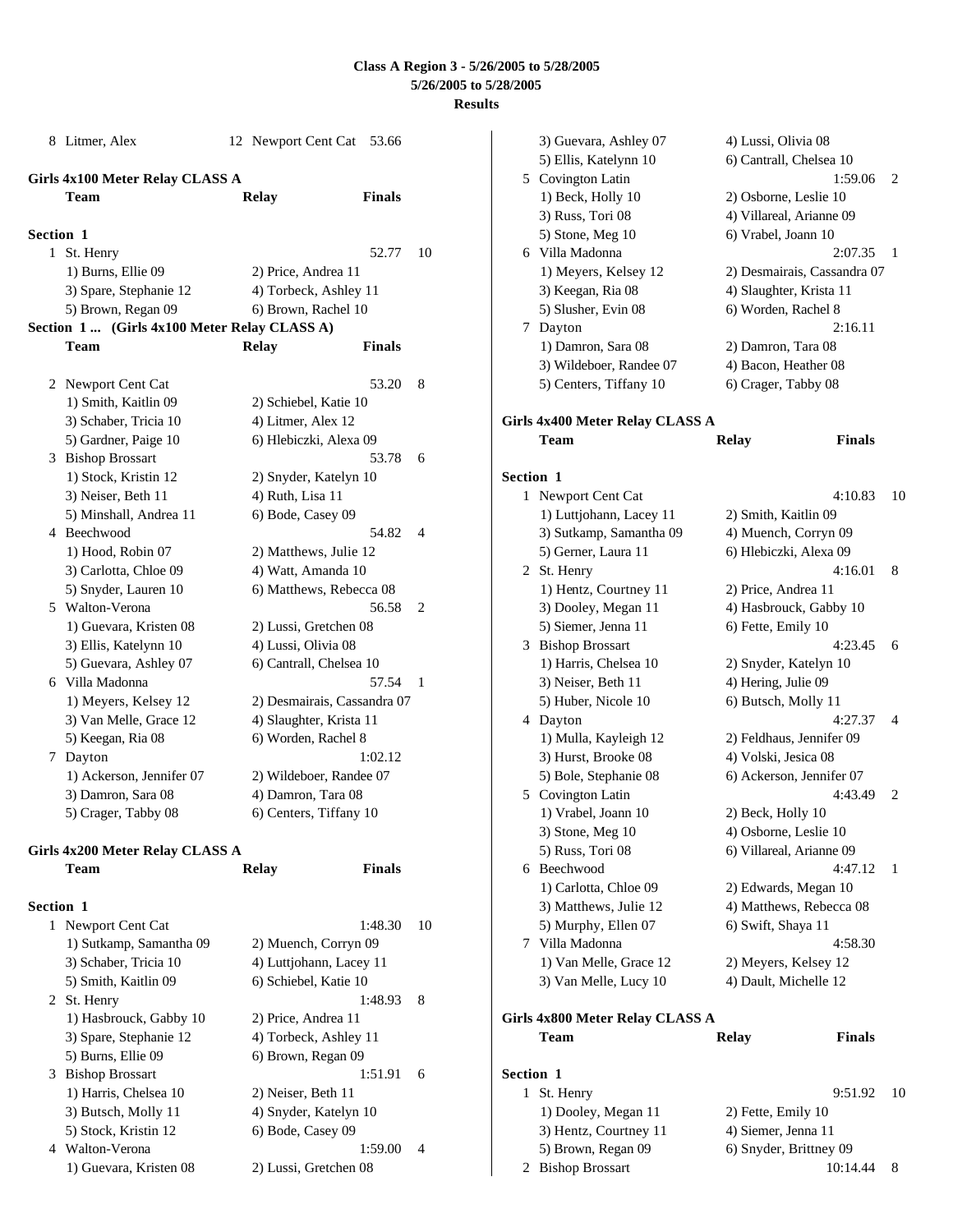|          | 1) Harris, Chelsea 10                        |    | 2) Huber, Nicole 10         |               |               |
|----------|----------------------------------------------|----|-----------------------------|---------------|---------------|
|          | 3) Woltermann, Angela 11                     |    | 4) Butsch, Molly 11         |               |               |
|          | 5) HeiL, Jill 10                             |    | 6) Hering, Julie 09         |               |               |
|          | 3 Holy Cross- Covington                      |    |                             | 10:27.42      | 6             |
|          | 1) Eifert, Ashley 07                         |    | 2) Arlinghaus, Terri 12     |               |               |
|          | 3) Neilander, Julie 10                       |    | 4) Schlarman, Mollie 12     |               |               |
|          | 5) Schlarman, Megan 12<br>4 Newport Cent Cat |    | 6) Serrano, Alex 10         | 10:33.40      | 4             |
|          | 1) Gearding, Rachel 10                       |    | 2) McCafferty, Lauren 11    |               |               |
|          | 3) Gerner, Laura 11                          |    | 4) Hlebiczki, Alexa 09      |               |               |
|          | 5) Enzweiler, Brittany 10                    |    |                             |               |               |
|          | Section 1 (Girls 4x800 Meter Relay CLASS A)  |    |                             |               |               |
|          | Team                                         |    | <b>Relay</b>                | <b>Finals</b> |               |
|          |                                              |    |                             |               |               |
|          | 5 Covington Latin                            |    |                             | 10:34.92      | 2             |
|          | 1) Vrabel, Joann 10                          |    | 2) Beck, Holly 10           |               |               |
|          | 3) Stone, Meg 10                             |    | 4) Osborne, Leslie 10       |               |               |
|          | 5) Satek, Kristina 09                        |    | 6) Martin, Rachel 10        |               |               |
|          | 6 Dayton                                     |    |                             | 10:54.80      | 1             |
|          | 1) Feldhaus, Jennifer 09                     |    | 2) Hurst, Brooke 08         |               |               |
|          | 3) Volski, Jesica 08                         |    | 4) Bole, Stephanie 08       |               |               |
|          | 5) Bacon, Heather 08                         |    | 6) Ackerson, Jennifer 07    |               |               |
|          | <b>Girls High Jump CLASS A</b>               |    |                             |               |               |
|          | <b>Name</b>                                  | Yr |                             | School        | Finals        |
| Flight 1 |                                              |    |                             |               |               |
|          | 1 Baker, Nicole                              | 11 | St. Henry                   | 4-10.00       | 10            |
| 1        | Freytag, Rachel                              |    | 12 Ludlow                   | J4-10.00      | 8             |
| 3        | Swift, Shaya                                 |    | 11 Beechwood                | 4-08.00       | 6             |
|          | 3 Rust, Katie                                |    | 09 St. Henry                | J4-08.00      | 4             |
|          | 5 Reynolds, Mallory                          |    | 10 Bellevue                 | 4-06.00       | 2             |
|          | 6 Watt, Amanda                               |    | 10 Beechwood                | 4-04.00       | 1             |
|          | 6 Vater, Mckenze                             |    | 9 Bishop Brossart           | J4-04.00      |               |
|          | 8 Forschler, Bridgett                        |    | 10 Bishop Brossart          | 4-02.00       |               |
| ---      | Van Melle, Lucy                              | 10 | Villa Madonna               | NH            |               |
|          | <b>Girls Pole Vault CLASS A</b>              |    |                             |               |               |
|          | <b>Name</b>                                  | Yr |                             | <b>School</b> | <b>Finals</b> |
|          |                                              |    |                             |               |               |
| Flight 1 |                                              |    |                             |               |               |
|          | 1 Ruth, Lisa                                 | 11 | <b>Bishop Brossart</b>      | 8-09.00       | 10            |
| 2        | Kohrs, Katie                                 | 11 | Newport Cent Cat 7-06.00    |               | 8             |
|          | 3 Sutkamp, Samantha                          |    | 09 Newport Cent Cat 7-00.00 |               | 6             |
|          | 4 Suedkamp, Jen                              | 11 | St. Henry                   | J6-06.00      | 2             |
|          | 4 Hedrick, Ashley                            | 12 | St. Henry                   | 6-06.00       | 4             |
|          | 6 Schilling, Chritine                        | 09 | Bishop Brossart 6-00.00     |               | 1             |
|          | <b>Girls Long Jump CLASS A</b>               |    |                             |               |               |
|          | <b>Name</b>                                  | Yr |                             | <b>School</b> | Finals        |
| Flight 1 |                                              |    |                             |               |               |
| 1        | Snyder, Lauren                               |    | 10 Beechwood                | 15-00.50      | 2             |
| 2        | Lussi, Olivia                                |    | 08 Walton-Verona            | 14-00.50      |               |
| 3        | Satek, Kristina                              |    | 09 Covington Latin 13-10.50 |               |               |
|          | 4 Armstrong, Lydia                           | 12 | St. Henry                   | 13-07.50      |               |

|          | 5 Van Melle, Grace                |      | 12 Villa Madonna             | 13-00.00      |       |
|----------|-----------------------------------|------|------------------------------|---------------|-------|
|          | 6 Umminger, Julia                 | 11 - | Bellevue                     | 11-06.00      |       |
| 7        | Stryker, Clara                    |      | 11 Cov. Holy Cross 10-05.75  |               |       |
| Flight 2 |                                   |      |                              |               |       |
|          | 1 Mulla, Kayleigh                 |      | 12 Dayton                    | 15-11.50      | 10    |
|          | 2 Davis, Lindsay                  |      | 12 St. Henry                 | 15-05.00      | 8     |
|          | 3 Ruth, Lisa                      |      | 11 Bishop Brossart 15-01.50  |               | 6     |
|          | 4 Schiebel, Katie                 |      | 10 Newport Cent Cat 15-01.00 |               | 4     |
|          | 5 Litmer, Alex                    |      | 12 Newport Cent Cat 14-11.50 |               | 1     |
|          | 6 Forschler, Bridgett             |      | 10 Bishop Brossart 14-05.00  |               |       |
|          | 7 Freytag, Rachel                 |      | 12 Ludlow                    | 14-02.00      |       |
|          | 8 Slusher, Evin                   |      | 08 Villa Madonna             | 11-07.50      |       |
|          |                                   |      |                              |               |       |
|          | <b>Girls Triple Jump CLASS A</b>  |      |                              |               |       |
|          | <b>Name</b>                       | Yr   |                              | <b>School</b> | Final |
|          |                                   |      |                              |               |       |
| Flight 1 |                                   |      |                              |               |       |
|          | 1 Davis, Lindsay                  |      | 12 St. Henry                 | 30-04.75      |       |
|          | 2 Janson, Kelsie                  |      | 12 Bellevue                  | 29-02.50      |       |
|          | 3 Schiebel, Katie                 |      | 10 Newport Cent Cat 28-02.00 |               |       |
|          | 4 Dorsch, Amy                     |      | 10 Beechwood                 | 28-00.00      |       |
|          | 5 Van Melle, Grace                |      | 12 Villa Madonna             | 27-09.00      |       |
|          | 6 Keegan, Ria                     |      | 08 Villa Madonna             | 24-10.50      |       |
| Flight 2 |                                   |      |                              |               |       |
|          | 1 Ruth, Lisa                      |      | 11 Bishop Brossart 34-10.00  |               | 10    |
|          | 2 Stock, Kristin                  |      | 12 Bishop Brossart 34-04.00  |               | 8     |
|          | 3 Litmer, Alex                    |      | 12 Newport Cent Cat32-08.00  |               | 6     |
|          | 4 Reynolds, Mallory               |      | 10 Bellevue                  | 31-11.00      | 4     |
|          |                                   |      |                              |               |       |
|          | 5 Armstrong, Lydia                |      | 12 St. Henry                 | 31-07.00      | 2     |
|          | 6 Freytag, Rachel                 |      | 12 Ludlow                    | 30-10.00      | 1     |
| 7        | Wagner, Alicia                    |      | 10 Cov. Holy Cross 27-10.50  |               |       |
|          |                                   |      |                              |               |       |
|          | <b>Girls Shot Put CLASS A</b>     |      |                              |               |       |
|          | <b>Name</b>                       | Yr   |                              | <b>School</b> | Final |
|          |                                   |      |                              |               |       |
| Flight 1 |                                   |      |                              |               |       |
|          | 1 Baker, Lauren                   |      | 11 St. Henry                 | 27-08.50      |       |
|          | 2 Doran, Katherine                |      | 12 Newport Cent Cat 25-04.50 |               |       |
|          | 3 Abbatiello, Megan               |      | 11 Dayton                    | 24-09.25      |       |
|          | 4 Butsch, Hiliary                 |      | 10 Bishop Brossart 23-09.50  |               |       |
|          | 5 Neilander, Julie                |      | 10 Cov. Holy Cross 19-09.00  |               |       |
|          | 6 Kissel, Lauren                  |      | 08 Villa Madonna             | 18-08.00      |       |
| 7        | Bokelman, Rachel                  |      | 12 Villa Madonna             | 14-10.00      |       |
| Flight 2 |                                   |      |                              |               |       |
|          | 1 McGraw, Molly                   |      | 11 Newport Cent Cat 33-02.00 |               | 10    |
|          | 2 Simon, Michelle                 | 11   | Bishop Brossart 30-11.50     |               | 8     |
|          | 3 Slater, Alyse                   |      | 09 Bellevue                  | 30-01.25      | 6     |
|          | 4 Howland, Aryn                   |      | 10 Bellevue                  | 29-04.00      | 4     |
|          | 5 Adams, Jessica                  | 11 - | St. Henry                    | 28-08.75      | 2     |
|          | 6 Wambsgans, Belicia              |      | 12 Cov. Holy Cross 28-04.50  |               | 1     |
| 7        | Durbin, Meagan                    |      | 10 Ludlow                    | 22-07.50      |       |
|          | <b>Girls Discus Throw CLASS A</b> |      |                              |               |       |
|          | Name                              | Yr   |                              | <b>School</b> | Final |
|          |                                   |      |                              |               |       |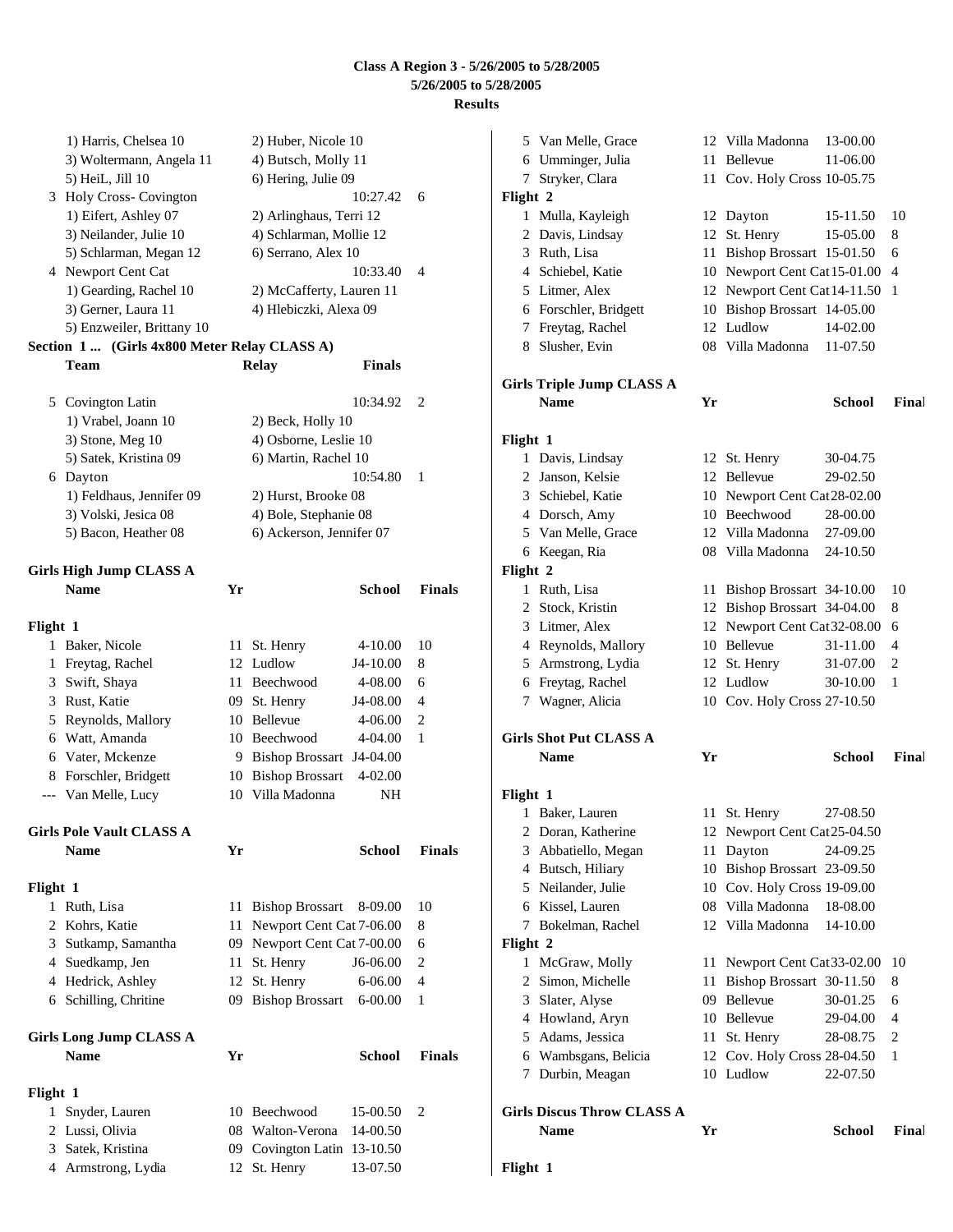| 1            | McGraw, Molly                          |    | 11 Newport Cent Cat    | 77-10         |                |
|--------------|----------------------------------------|----|------------------------|---------------|----------------|
|              | 2 Wambsgans, Belicia                   |    | 12 Cov. Holy Cross     | 71-02         |                |
| 3            | Durbin, Meagan                         |    | 10 Ludlow              | 70-08         |                |
|              | 4 Doran, Katherine                     |    | 12 Newport Cent Cat    | 67-09         |                |
|              | 5 Neilander, Julie                     |    | 10 Cov. Holy Cross     | 60-04         |                |
|              | 6 Kissel, Lauren                       |    | 08 Villa Madonna       | 57-09         |                |
|              | 7 Bokelman, Rachel                     |    | 12 Villa Madonna       | 55-08         |                |
| Flight 2     |                                        |    |                        |               |                |
|              | 1 Howland, Aryn                        |    | 10 Bellevue            | 99-08         | 10             |
|              | 2 Simon, Michelle                      | 11 | <b>Bishop Brossart</b> | 98-07         | 8              |
|              | 3 Merritt, Mindy                       |    | 10 Bellevue            | 96-06         | 6              |
|              | 4 Baker, Lauren                        | 11 | St. Henry              | 89-08         | $\overline{4}$ |
|              | 5 Butsch, Hiliary                      |    | 10 Bishop Brossart     | 87-07         | 2              |
|              | 6 Adams, Jessica                       | 11 | St. Henry              | 85-11         | 1              |
|              | Flight 2  (Girls Discus Throw CLASS A) |    |                        |               |                |
|              | <b>Name</b>                            | Yr |                        | School        | <b>Finals</b>  |
|              | 7 Abbatiello, Megan                    |    | 11 Dayton              | 82-11         |                |
|              |                                        |    |                        |               |                |
|              | <b>Boys 100 Meter Dash CLASS A</b>     |    |                        |               |                |
|              | <b>Name</b>                            | Yr |                        | <b>School</b> | <b>Prelims</b> |
|              | <b>Heat 1 Preliminaries</b>            |    |                        |               |                |
| $\mathbf{1}$ | Bramble, Trey                          |    | 12 Bishop Brossart     | 11.98         | Q              |
|              | 2 Waters, Patrick                      |    | 10 Bishop Brossart     | 12.10         | Q              |
|              | 3 Krummen, Michael                     | 12 | St. Henry              | 12.15         |                |
|              | 4 Gross, Nathan                        |    | 12 Dayton              | 12.98         |                |
|              | 5 Russ, Dan                            |    | 10 Covington Latin     | 14.04         |                |
|              | 6 Franks, Shane                        |    | 09 Cov. Holy Cross     | 14.20         |                |
|              | <b>Heat 2 Preliminaries</b>            |    |                        |               |                |
|              | 1 Anderson, Tim                        |    | 12 Dayton              | 11.81         | Q              |
|              | 2 Wehmeyer, Trevin                     | 09 | St. Henry              | 11.95         | Q              |
| 3            | Kelly, Ben                             |    | 12 Newport Cent Cat    | 11.96         | q              |
|              | 4 Kilgore, Chris                       | 11 | <b>Bellevue</b>        | 12.02         |                |
|              | 5 Munson, Nick                         |    | 10 Cov. Holy Cross     | 13.01         |                |
|              | <b>Heat 3 Preliminaries</b>            |    |                        |               |                |
|              | 1 Adams, Lincoln                       |    | 11 Bellevue            | 11.56         | Q              |
| 2            | Hoffman, Ted                           |    | 09 Walton-Verona       | 11.91         | Q              |
| 3            | Buemi, Ben                             | 12 | Newport Cent Cat       | 11.94         | q              |
|              | 4 Holt, Justin                         |    | 10 Walton-Verona       | 12.80         |                |
|              | 5 Burke, John                          |    | 12 Ludlow              | 12.82         |                |
|              | <b>Boys 100 Meter Dash CLASS A</b>     |    |                        |               |                |
|              | <b>Name</b>                            | Yr |                        | <b>School</b> | <b>Finals</b>  |
|              | <b>Section 1 Finals</b>                |    |                        |               |                |
|              | 1 Adams, Lincoln                       | 11 | <b>Bellevue</b>        | 11.40         | 10             |
|              | 2 Anderson, Tim                        |    | 12 Dayton              | 11.74         | 8              |
|              | 3 Hoffman, Ted                         |    | 09 Walton-Verona       | 11.75         | 6              |
|              | 4 Bramble, Trey                        |    | 12 Bishop Brossart     | 11.76         | $\overline{4}$ |
|              | 5 Kelly, Ben                           |    | 12 Newport Cent Cat    | 11.87         | 2              |
|              | 6 Wehmeyer, Trevin                     | 09 | St. Henry              | 12.11         | $\mathbf{1}$   |
|              | --- Waters, Patrick                    |    | 10 Bishop Brossart     | DQ            |                |
|              | <b>Boys 200 Meter Dash CLASS A</b>     |    |                        |               |                |
|              | <b>Name</b>                            | Yr |                        | <b>School</b> | <b>Prelims</b> |

|   | <b>Heat 1 Preliminaries</b>                       |     |                        |               |             |
|---|---------------------------------------------------|-----|------------------------|---------------|-------------|
| 1 | Cox, Tommy                                        |     | 11 St. Henry           | 23.74         | Q           |
| 2 | Geiger, Tom                                       | 12  | Newport Cent Cat       | 24.01         | Q           |
|   | 3 Hoffman, Ted                                    |     | 09 Walton-Verona       | 24.28         | Q           |
|   | 4 Ware, Tom                                       | 11  | <b>Bishop Brossart</b> | 24.47         |             |
|   | 5 Stewart, Tim                                    | 11  | Dayton                 | 25.91         |             |
|   | 6 Gnotek, Kevin                                   |     | 10 Villa Madonna       | 27.43         |             |
|   | <b>Heat 2 Preliminaries</b>                       |     |                        |               |             |
| 1 | Wehmeyer, Trevin                                  |     | 09 St. Henry           | 23.61         | Q           |
| 2 | Anderson, Tim                                     | 12  | Dayton                 | 23.70         | Q           |
|   | 3 Hoblick, Alex                                   |     | 10 Cov. Holy Cross     | 23.99         | Q           |
|   | 4 Waters, Patrick                                 |     | 10 Bishop Brossart     | 24.15         | $\mathbf q$ |
|   | 5 Bell, Paul                                      | 10  | Newport Cent Cat       | 24.39         | q           |
|   | 6 Russ, Dan                                       |     | 10 Covington Latin     | 28.94         |             |
|   | Boys 200 Meter Dash CLASS A                       |     |                        |               |             |
|   | <b>Name</b>                                       | Yr  |                        | <b>School</b> | Final       |
|   |                                                   |     |                        |               |             |
|   | <b>Section 1 Finals</b>                           |     |                        |               |             |
| 1 | Hoblick, Alex                                     |     | 10 Cov. Holy Cross     | 23.57         | 10          |
| 2 | Wehmeyer, Trevin                                  |     | 09 St. Henry           | 23.58         | 8           |
|   | 3 Cox, Tommy                                      | 11  | St. Henry              | 23.68         | 6           |
|   | 4 Anderson, Tim                                   | 12  | Dayton                 | 23.72         | 4           |
|   | 5 Geiger, Tom                                     | 12  | Newport Cent Cat       | 23.73         | 2           |
|   | 6 Hoffman, Ted                                    |     | 09 Walton-Verona       | 23.91         | 1           |
|   | 7 Waters, Patrick                                 |     | 10 Bishop Brossart     | 24.20         |             |
|   | 8 Bell, Paul                                      |     | 10 Newport Cent Cat    | 24.49         |             |
|   |                                                   |     |                        |               |             |
|   | <b>Boys 400 Meter Dash CLASS A</b><br><b>Name</b> | Yr  |                        | School        | Preli       |
|   |                                                   |     |                        |               |             |
|   | <b>Heat 1 Preliminaries</b>                       |     |                        |               |             |
| 1 | Kelly, Ben                                        |     | 12 Newport Cent Cat    | 52.60         | Q           |
| 2 | Schuchter, Danny                                  |     | 12 Bishop Brossart     | 52.65         | Q           |
|   | 3 Wehmeyer, Trevin                                | 09. | St. Henry              | 53.02         | Q           |
|   | 4 Klare, Jake                                     | 11  | Villa Madonna          | 55.75         | q           |
| 5 | Whalen, Nick                                      | 11  | Bellevue               | 1:01.77       |             |
|   | 6 Lonneman, Mike                                  |     | 10 Cov. Holy Cross     | 1:02.66       |             |
|   | <b>Heat 2 Preliminaries</b>                       |     |                        |               |             |
| 1 | Geiger, Tom                                       | 12  | Newport Cent Cat       | 52.85         | Q           |
| 2 | Dietrich, Sam                                     | 12  | <b>Bishop Brossart</b> | 54.54         | Q           |
| 3 | Schmitz, Josh                                     | 11  | Bellevue               | 55.03         | Q           |
|   | 4 Fuller, Luke                                    |     | 10 Cov. Holy Cross     | 55.55         | q           |
|   | 5 Gnotek, Kevin                                   |     | 10 Villa Madonna       | 56.31         |             |
| 6 | Zupancic, Ryan                                    | 12  | St. Henry              | 58.66         |             |
| 7 | Kokhar, Zeshan                                    | 12  | Dayton                 | 1:07.28       |             |
|   | <b>Boys 400 Meter Dash CLASS A</b>                |     |                        |               |             |
|   | <b>Name</b>                                       | Yr  |                        | School        | Final       |
|   |                                                   |     |                        |               |             |
| 1 | <b>Section 1 Finals</b><br>Kelly, Ben             | 12  | Newport Cent Cat       | 52.67         | 10          |
| 2 | Schuchter, Danny                                  | 12  | <b>Bishop Brossart</b> | 52.69         | 8           |
| 3 | Geiger, Tom                                       | 12  | Newport Cent Cat       | 52.91         | 6           |
|   | 4 Wehmeyer, Trevin                                |     | 09 St. Henry           | 53.55         | 4           |
|   |                                                   |     |                        |               |             |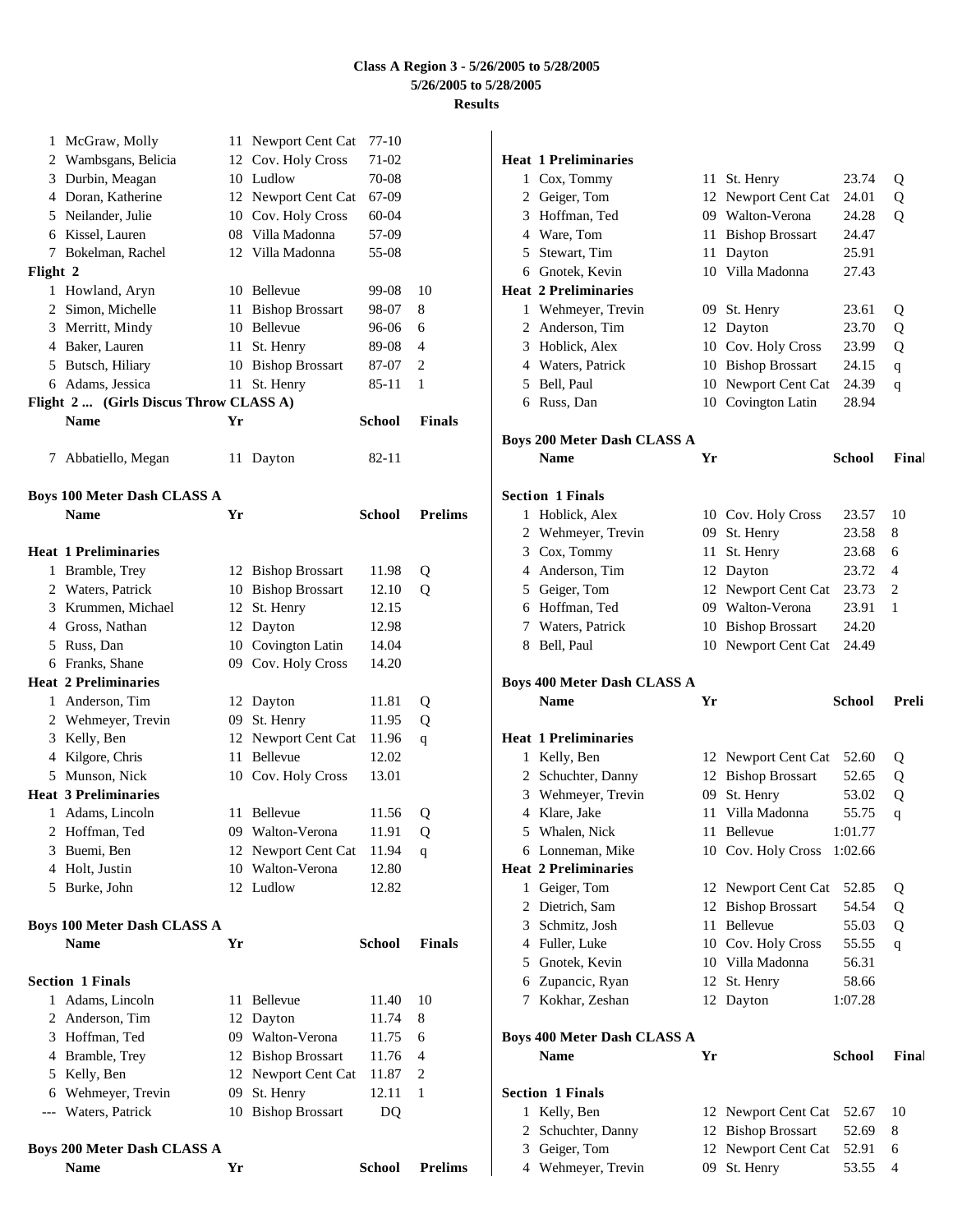|                  | 5 Dietrich, Sam                         |    | 12 Bishop Brossart          | 55.38         | 2             |
|------------------|-----------------------------------------|----|-----------------------------|---------------|---------------|
|                  | 6 Schmitz, Josh                         | 11 | Bellevue                    | 55.45         | 1             |
|                  | 7 Fuller, Luke                          |    | 10 Cov. Holy Cross          | 55.78         |               |
|                  | 8 Klare, Jake                           |    | 11 Villa Madonna            | 56.91         |               |
|                  | Boys 800 Meter Run CLASS A              |    |                             |               |               |
|                  | <b>Name</b>                             | Yr |                             | School        | Finals        |
| Section 1        |                                         |    |                             |               |               |
|                  | 1 Beane, Eric                           |    | 12 Bishop Brossart          | 2:01.49       | 10            |
|                  | 2 Robinson, Greg                        |    | 12 St. Henry                | 2:03.30       | 8             |
|                  | 3 Ritchie, Jason                        |    | 12 Bishop Brossart          | 2:04.87       | 6             |
|                  | 4 Ridder, Roman                         |    | 12 Dayton                   | 2:06.57       | 4             |
|                  | 5 Tursany, Shawn                        |    | 12 Dayton                   | 2:08.75       | 2             |
|                  | 6 Hoffman, Charles                      |    | 11 Newport Cent Cat 2:10.20 |               | 1             |
|                  | 7 Guilfoyle, Brian                      |    | 11 Covington Latin          | 2:12.73       |               |
|                  | 8 Dwyer, Eric                           |    | 10 St. Henry                | 2:15.28       |               |
|                  | 9 Keegan, Bryan                         |    | 12 Villa Madonna            | 2:16.57       |               |
|                  | 10 Stephenson, Farley                   |    | 12 Villa Madonna            | 2:16.70       |               |
|                  | Section 1  (Boys 800 Meter Run CLASS A) |    |                             |               |               |
|                  | <b>Name</b>                             | Yr |                             | School        | <b>Finals</b> |
|                  | 11 Chapman, Ben                         |    | 11 Walton-Verona            | 2:17.20       |               |
|                  | 12 Johnson, Adam                        |    | 12 Newport Cent Cat 2:17.77 |               |               |
|                  | 13 Davis, Steve                         |    | 10 Cov. Holy Cross          | 2:18.41       |               |
|                  | 14 Palmer, Evan                         |    | 08 Walton-Verona            | 2:20.60       |               |
|                  | 15 McHale, Pat                          |    | 11 Bellevue                 | 2:21.87       |               |
|                  | 16 Janson, Kurt                         |    | 11 Bellevue                 | 2:30.18       |               |
|                  | 17 Fuller, Andrew                       |    | 10 Cov. Holy Cross          | 2:35.82       |               |
|                  | <b>Boys 1600 Meter Run CLASS A</b>      |    |                             |               |               |
|                  | <b>Name</b>                             | Yr |                             | School        | Finals        |
| Section 1        |                                         |    |                             |               |               |
| 1                | Robinson, Greg                          |    | 12 St. Henry                | 4:35.88       | 10            |
| 2                | Bieger, Reggie                          | 11 | St. Henry                   | 4:40.31       | 8             |
|                  | 3 Young, Chris                          | 09 | Dayton                      | 4:42.85       | 6             |
| 4                | Egan, Kyle                              |    | 10 Cov. Holy Cross          | 4:46.11       | 4             |
| 5                | Schmidt, Chad                           | 11 | <b>Bishop Brossart</b>      | 4:56.35       | 2             |
| 6                | Stephenson, Farley                      |    | 12 Villa Madonna            | 4:59.11       | 1             |
| 7                | Chapman, Ben                            |    | 11 Walton-Verona            | 5:05.00       |               |
| 8                | Moss, Brett                             |    | 10 Bishop Brossart          | 5:15.53       |               |
| 9                | Palmer, Evan                            |    | 08 Walton-Verona            | 5:19.59       |               |
| 10               | Betz, Brett                             |    | 08 Ludlow                   | 5:21.63       |               |
| 11               | Smith, Jake                             |    | 09 Covington Latin          | 5:22.68       |               |
| 12               | Kenney, Brandon                         |    | 10 Villa Madonna            | 5:39.91       |               |
|                  | 13 Fuller, Andrew                       |    | 10 Cov. Holy Cross          | 5:46.19       |               |
|                  | Boys 3200 Meter Run CLASS A             |    |                             |               |               |
|                  | <b>Name</b>                             | Yr |                             | <b>School</b> | <b>Finals</b> |
| <b>Section 1</b> |                                         |    |                             |               |               |
| 1                | Bieger, Reggie                          | 11 | St. Henry                   | 10:19.44      | 10            |
| 2                | Smith, Dominic                          | 12 | Covington Latin 10:22.50    |               | 8             |
| 3                | Young, Chris                            | 09 | Dayton                      | 10:24.16      | 6             |
| 4                | Tarlton, Jason                          |    | 12 Ludlow                   | 10:50.72      | 4             |

|    | 5 Hundley, Garrett                                   |    | 09 Walton-Verona          | 10:53.32      | 2                        |
|----|------------------------------------------------------|----|---------------------------|---------------|--------------------------|
|    | 6 Bagialtsalief, Bruno                               | 09 | Bellevue                  | 10:53.34      | 1                        |
|    | 7 Haire, Justin                                      | 08 | Dayton                    | 11:02.75      |                          |
|    | 8 Miller, Chris                                      | 11 | Newport Cent Cat 11:22.79 |               |                          |
|    | 9 Bourgeois, Ben                                     | 11 | Bishop Brossart 11:23.59  |               |                          |
|    | 10 Tewes, Alex                                       | 12 | Cov. Holy Cross 11:27.20  |               |                          |
| 11 | Morrison, Andrew                                     | 11 | Covington Latin 11:33.26  |               |                          |
|    | 12 Webster, Dave                                     | 09 | Bishop Brossart 12:14.88  |               |                          |
|    | 13 Robbins, Byron                                    | 11 | Villa Madonna             | 12:22.12      |                          |
|    | 14 Lonneman, Mike                                    | 10 | Cov. Holy Cross 13:21.58  |               |                          |
|    | --- Dooley, Gordy                                    | 09 | St. Henry                 | DQ            |                          |
|    |                                                      |    |                           |               |                          |
|    | <b>Boys 110 Meter Hurdles CLASS A</b>                |    |                           |               |                          |
|    | <b>Name</b>                                          | Yr |                           | <b>School</b> | Preli                    |
|    |                                                      |    |                           |               |                          |
|    | <b>Heat 1 Preliminaries</b>                          |    |                           |               |                          |
|    | 1 Hall, Phillip                                      |    | 12 Dayton                 | 16.54         | Q                        |
|    | 2 Hansmann, Matt                                     |    | 10 Bishop Brossart        | 16.91         | Q                        |
|    | 3 Hoblick, Alex                                      |    | 10 Cov. Holy Cross        | 17.11         | Q                        |
|    | 4 Gerl, Steven                                       | 11 | St. Henry                 | 17.30         | q                        |
|    | 5 Manning, Shawn                                     | 11 | Newport Cent Cat          | 18.58         |                          |
|    | 6 Dunn, Daniel                                       | 11 | Villa Madonna             | 18.80         |                          |
|    | <b>Heat 2 Preliminaries</b>                          |    |                           |               |                          |
|    | 1 O'Hara, Ryan                                       |    | 12 Bishop Brossart        | 16.28         | Q                        |
|    | 2 Leidy, Kyle                                        |    | 12 St. Henry              | 17.07         | Q                        |
|    | 3 Hoffman, Ted                                       |    | 09 Walton-Verona          | 17.23         | Q                        |
|    | 4 Niedzielski, Michael                               | 10 | Newport Cent Cat          | 18.24         | q                        |
|    | 5 Brummett, Alex                                     | 09 | Dayton                    | 18.39         |                          |
|    |                                                      |    | 08 Bellevue               | 20.20         |                          |
|    | 6 Huninghake, Derek                                  |    |                           |               |                          |
|    |                                                      |    |                           |               |                          |
|    | <b>Boys 110 Meter Hurdles CLASS A</b><br><b>Name</b> | Yr |                           | <b>School</b> | Final                    |
|    |                                                      |    |                           |               |                          |
|    | <b>Section 1 Finals</b>                              |    |                           |               |                          |
|    | 1 Hall, Phillip                                      |    | 12 Dayton                 | 16.35         | 10                       |
|    | 2 O'Hara, Ryan                                       |    | 12 Bishop Brossart        | 16.37         | 8                        |
|    | 3 Hoblick, Alex                                      |    | 10 Cov. Holy Cross        | 16.40         | 6                        |
|    | 4 Hansmann, Matt                                     |    | 10 Bishop Brossart        | 16.62         | $\overline{\mathcal{L}}$ |
|    | 5 Hoffman, Ted                                       |    | 09 Walton-Verona          | 17.05         | 2                        |
|    | 6 Leidy, Kyle                                        |    | 12 St. Henry              | 17.34         | 1                        |
|    | 7 Gerl, Steven                                       | 11 | St. Henry                 | 17.38         |                          |
|    | 8 Niedzielski, Michael                               | 10 | Newport Cent Cat          | 17.97         |                          |
|    |                                                      |    |                           |               |                          |
|    | <b>Boys 300 Meter Hurdles CLASS A</b>                |    |                           |               |                          |
|    | Name                                                 | Yr |                           | <b>School</b> | Preli                    |
|    | <b>Heat 1 Preliminaries</b>                          |    |                           |               |                          |
| 1  | Hall, Phillip                                        |    | 12 Dayton                 | 42.82         | Q                        |
|    | 2 Gerl, Steven                                       | 11 | St. Henry                 | 43.65         | Q                        |
|    | 3 O'Hara, Ryan                                       |    | 12 Bishop Brossart        | 44.36         | Q                        |
|    | 4 McGuire, Mikey                                     | 11 | Bellevue                  | 46.20         | $\mathbf q$              |
|    | 5 Manning, Shawn                                     | 11 | Newport Cent Cat          | 47.46         |                          |
|    | 6 Munson, Nick                                       |    | 10 Cov. Holy Cross        | 49.09         |                          |
|    | <b>Heat 2 Preliminaries</b>                          |    |                           |               |                          |
| 1  | Hoblick, Alex                                        |    | 10 Cov. Holy Cross        | 43.83         | Q                        |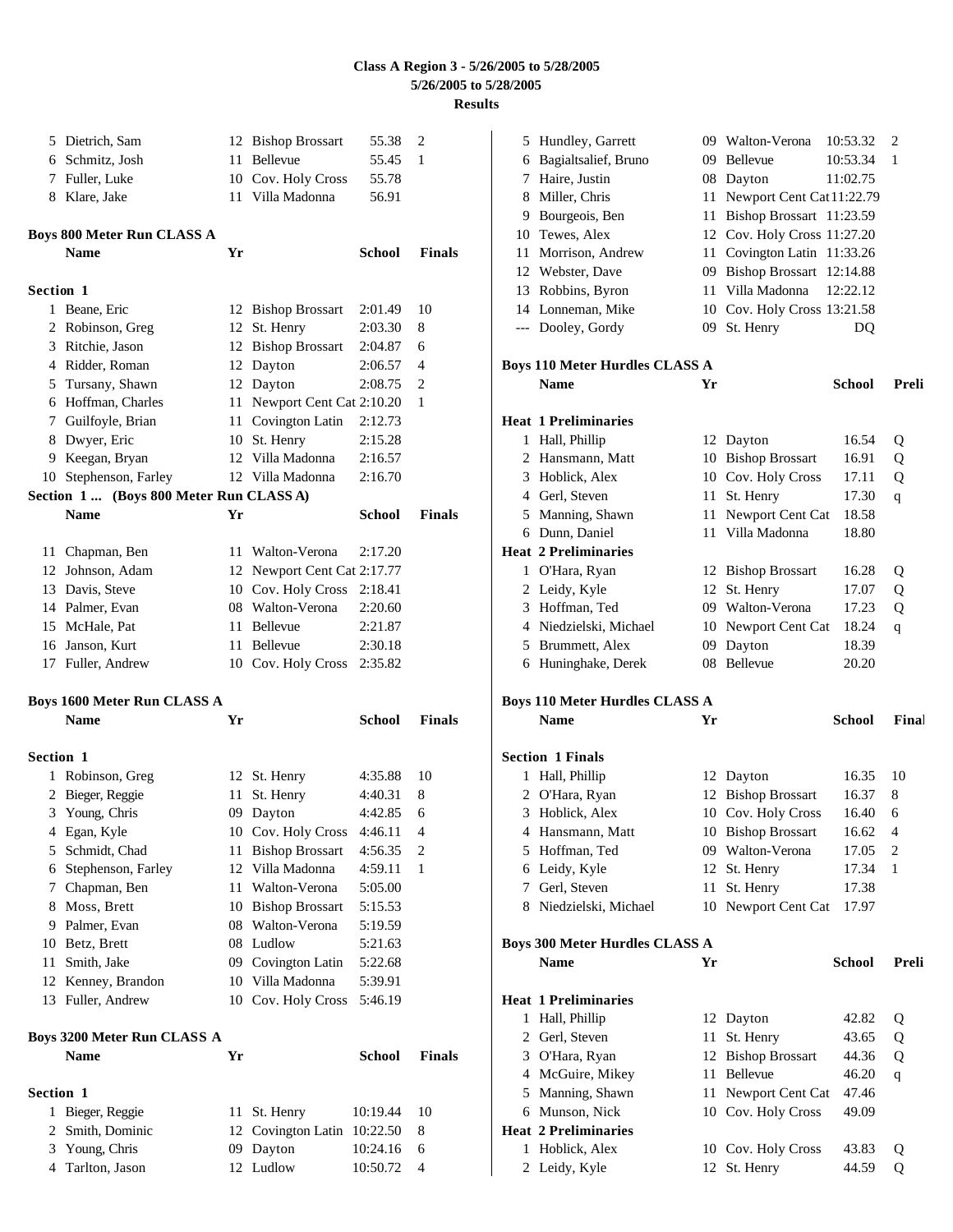|    | 3 Hansmann, Matt               |    | 10 Bishop Brossart     | 46.16         | Q      |
|----|--------------------------------|----|------------------------|---------------|--------|
|    | 4 Niedzielski, Michael         |    | 10 Newport Cent Cat    | 46.33         | q      |
|    | 5 Dunn, Daniel                 |    | 11 Villa Madonna       | 47.07         |        |
|    | 6 Brummett, Alex               |    | 09 Dayton              | 47.97         |        |
|    | 7 Huninghake, Derek            |    | 08 Bellevue            | 49.82         |        |
|    | Boys 300 Meter Hurdles CLASS A |    |                        |               |        |
|    | <b>Name</b>                    | Yr |                        | <b>School</b> | Finals |
|    | <b>Section 1 Finals</b>        |    |                        |               |        |
|    | 1 Hoblick, Alex                |    | 10 Cov. Holy Cross     | 42.36         | 10     |
| 2  | O'Hara, Ryan                   |    | 12 Bishop Brossart     | 43.16         | 8      |
| 3  | Hall, Phillip                  |    | 12 Dayton              | 43.80         | 6      |
|    | 4 Gerl, Steven                 |    | 11 St. Henry           | 44.42         | 4      |
|    | 5 Leidy, Kyle                  |    | 12 St. Henry           | 44.98         | 2      |
|    | 6 McGuire, Mikey               |    | 11 Bellevue            | 47.14         | 1      |
|    | 7 Hansmann, Matt               |    | 10 Bishop Brossart     | 47.18         |        |
|    | 8 Niedzielski, Michael         |    | 10 Newport Cent Cat    | 47.92         |        |
|    | Boys 4x100 Meter Relay CLASS A |    |                        |               |        |
|    | <b>Team</b>                    |    | Relay                  | <b>Finals</b> |        |
|    |                                |    |                        |               |        |
|    | <b>Section 1</b>               |    |                        |               |        |
|    | 1 Bishop Brossart              |    |                        | 45.91         | 10     |
|    | 1) Bramble, Trey 12            |    | 2) Dietrich, Sam 12    |               |        |
|    | 3) Waters, Patrick 10          |    | 4) Ware, Tom 11        |               |        |
|    | 5) Janszen, Zach 11            |    | 6) Roessler, Dan 10    |               |        |
|    | 2 Bellevue                     |    |                        | 46.03         | 8      |
|    | 1) Schmitz, Josh 11            |    | 2) McGuire, Mikey 11   |               |        |
|    | 3) Adams, Lincoln 11           |    | 4) Kilgore, Chris 11   |               |        |
|    | 5) McHale, Pat 11              |    |                        |               |        |
|    | 3 Dayton                       |    |                        | 46.66         | 6      |
|    | 1) Gross, Nathan 12            |    | 2) Hall, Phillip 12    |               |        |
|    | 3) Stewart, Tim 11             |    | 4) Anderson, Tim 12    |               |        |
|    | 5) Brummett, Alex 09           |    |                        |               |        |
|    | 4 St. Henry                    |    |                        | 48.80         | 4      |
|    | 1) Gerl, Steven 11             |    | 2) Krummen, Michael 12 |               |        |
|    | 3) Cox, Tony 09                |    | 4) Cecil, Hunter 10    |               |        |
|    | 5) Cox, Tommy 11               |    | 6) Wehmeyer, Trevin 09 |               |        |
| 5. | Newport Cent Cat               |    |                        | 49.37         | 2      |
|    | 1) Hoffman, Charles 11         |    | 2) Manning, Shawn 11   |               |        |
|    | 3) Niedzielski, Michael 10     |    | 4) Sebastian, Berry 10 |               |        |
|    | 5) Johnson, Adam 12            |    |                        |               |        |
| 6  | Villa Madonna                  |    |                        | 52.12         | 1      |
|    | 1) Rightmire, Nick 11          |    | 2) Gnotek, Kevin 10    |               |        |
|    | 3) Cook, Mike 10               |    | 4) Weber, Phil 11      |               |        |
|    | 5) Koester, Kent 12            |    | 6) Rymarquist, Brad 09 |               |        |
| 7  | Holy Cross- Covington          |    |                        | 54.54         |        |
|    | 1) Franks, Shane 09            |    | 2) Tewes, Alex 12      |               |        |
|    | 3) Seigrist, Anthony 12        |    | 4) Munson, Nick 10     |               |        |
|    | 5) Lonneman, Mike 10           |    | 6) Fuller, Andrew 10   |               |        |
|    |                                |    |                        |               |        |

### **Boys 4x200 Meter Relay CLASS A Team Relay Finals**

| Team             |  |
|------------------|--|
| <b>Section 1</b> |  |

|   | 1 Newport Cent Cat                           | 1:34.36                                       | 10 |
|---|----------------------------------------------|-----------------------------------------------|----|
|   | 1) Buemi, Ben 12                             | 2) Bell, Paul 10                              |    |
|   | 3) Kelly, Ben 12                             | 4) Geiger, Tom 12                             |    |
|   | 5) Hoffman, Charles 11                       | 6) Niedzielski, Michael 10                    |    |
|   | 2 Bellevue                                   | 1:34.77                                       | 8  |
|   | 1) Schmitz, Josh 11                          | 2) McGuire, Mikey 11                          |    |
|   | 3) Kilgore, Chris 11                         | 4) Adams, Lincoln 11                          |    |
|   | 5) Fleissner, Joe 11                         |                                               |    |
|   | 3 Bishop Brossart                            | 1:35.36                                       | 6  |
|   | 1) Bramble, Trey 12                          | 2) Dietrich, Sam 12                           |    |
|   | 3) Waters, Patrick 10                        | 4) Ware, Tom 11                               |    |
|   | 5) Ridder, Ben 09                            | 6) Roessler, Dan 10                           |    |
|   | 4 Villa Madonna                              | 1:40.21                                       | 4  |
|   | 1) Weber, Mike 12                            | 2) Weber, Phil 11                             |    |
|   | 3) Dunn, Daniel 11                           | 4) Klare, Jake 11                             |    |
|   | 5) Rightmire, Nick 11                        | 6) Cook, Mike 10                              |    |
|   | 5 Holy Cross- Covington                      | 1:44.67                                       | 2  |
|   | 1) Davis, Steve 10                           | 2) Munson, Nick 10                            |    |
|   | 3) Fuller, Luke 10                           | 4) Lonneman, Mike 10                          |    |
|   | 5) Tewes, Alex 12                            |                                               |    |
|   | --- St. Henry                                | DQ                                            |    |
|   | 1) Gerl, Steven 11                           | 2) Krummen, Michael 12                        |    |
|   | 3) Cox, Tony 09                              | 4) Cecil, Hunter 10                           |    |
|   | 5) Meier, Andrew 12                          |                                               |    |
|   | --- Dayton                                   | DQ                                            |    |
|   | 1) Gross, Nathan 12                          | 2) Stewart, Tim 11                            |    |
|   | 3) Brummett, Alex 09                         | 4) Tursany, Shawn 12                          |    |
|   |                                              |                                               |    |
|   |                                              |                                               |    |
|   | Boys 4x400 Meter Relay CLASS A<br>Team       | <b>Finals</b>                                 |    |
|   |                                              | <b>Relay</b>                                  |    |
|   | Section 1                                    |                                               |    |
| 1 | Newport Cent Cat                             | 3:35.80                                       | 10 |
|   | 1) Buemi, Ben 12                             | 2) Bell, Paul 10                              |    |
|   | 3) Kelly, Ben 12                             | 4) Geiger, Tom 12                             |    |
|   | 5) Krebs, Michael 12                         | 6) Johnson, Adam 12                           |    |
|   | 2 Bishop Brossart                            | 3:38.04                                       | 8  |
|   | 1) Rhoden, Brad 12                           | 2) Dietrich, Sam 12                           |    |
|   | 3) Schuchter, Danny 12                       | 4) Ritchie, Jason 12                          |    |
|   | 5) Schmidt, Chad 11                          | 6) Beane, Eric 12                             |    |
|   | 3 St. Henry                                  | 3:41.63                                       | 6  |
|   | 1) Robinson, Greg 12                         | $2)$ Cox, Tommy 11                            |    |
|   | 3) Bieger, Reggie 11                         | 4) Wehmeyer, Trevin 09                        |    |
|   | 5) Krummen, Michael 12                       | 6) Dooley, Gordy 09                           |    |
|   | 4 Dayton                                     | 3:46.24                                       | 4  |
|   | 1) Ridder, Roman 12                          | 2) Tursany, Shawn 12                          |    |
|   | 3) Loerich, Andrew 12                        | 4) Hall, Phillip 12                           |    |
|   | 5) Young, Chris 09                           | 6) Anderson, Tim 12                           |    |
|   | 5 Villa Madonna                              | 3:48.76                                       | 2  |
|   | 1) Gnotek, Kevin 10                          | 2) Keegan, Bryan 12                           |    |
|   | 3) Klare, Jake 11                            | 4) Weber, Mike 12                             |    |
|   | 5) Stephenson, Farley 12                     | 6) Cook, Mike 10                              |    |
|   | 6 Covington Latin                            | 4:08.89                                       | 1  |
|   | 1) Henchy, Andy 12<br>3) Guilfoyle, Brian 11 | 2) Osborne, Kyle 12<br>4) Conaboy, Michael 11 |    |

5) Russ, Dan 10 6) Smith, Dominic 12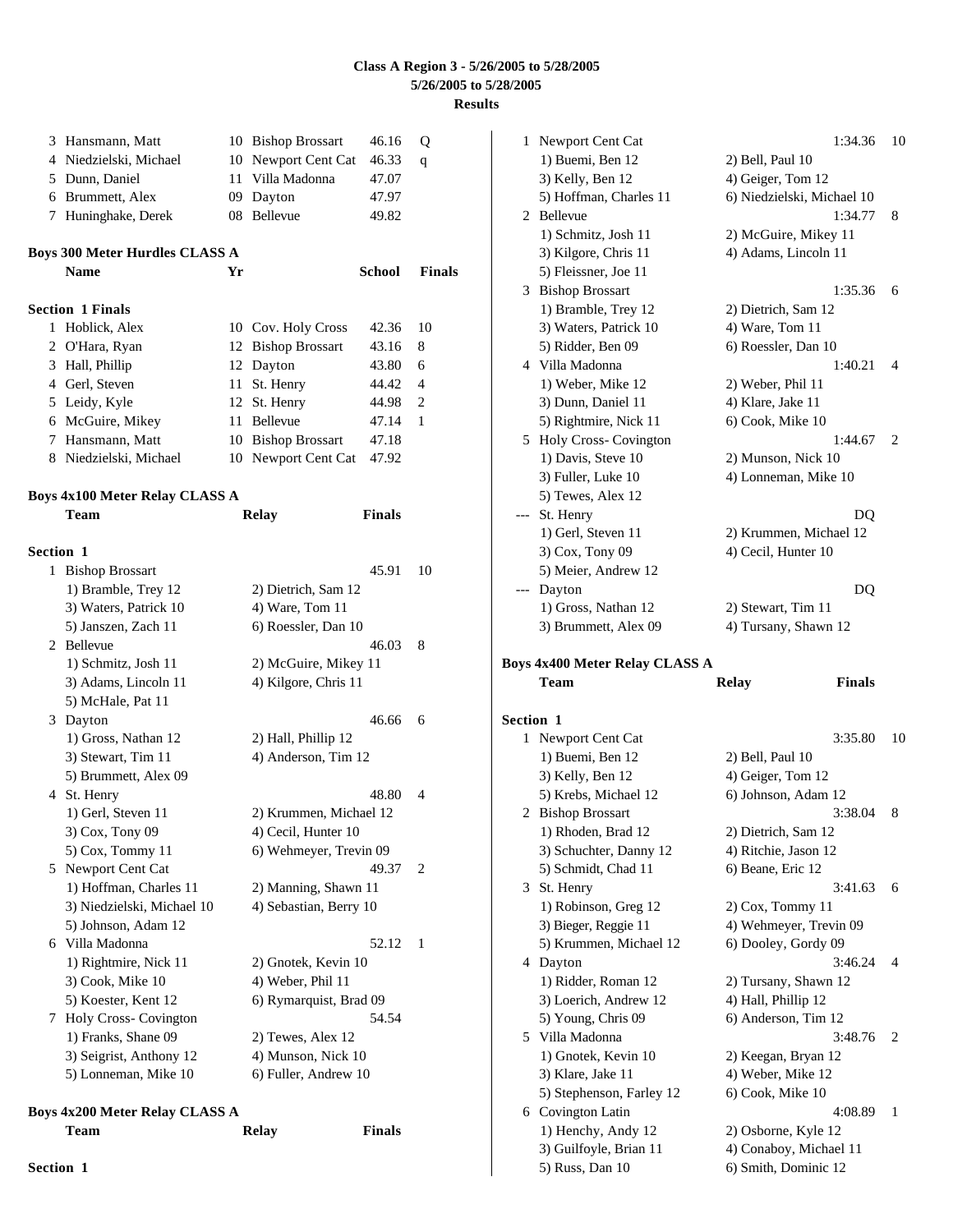**Flight 1**

| 7         | Bellevue                                    |    | 4:11.55                                  |               | 7                   |
|-----------|---------------------------------------------|----|------------------------------------------|---------------|---------------------|
|           | 1) McHale, Pat 11                           |    | 2) Janson, Kurt 11                       |               |                     |
|           | 3) Bagialtsalief, Bruno 09                  |    | 4) Fleissner, Joe 11                     |               |                     |
|           | 5) Whalen, Nick 11                          |    | 6) Huninghake, Derek 08                  |               |                     |
|           | Boys 4x800 Meter Relay CLASS A              |    |                                          |               | Boy:                |
|           | Team                                        |    | <b>Finals</b><br>Relay                   |               |                     |
|           |                                             |    |                                          |               | Flig                |
| Section 1 |                                             |    |                                          |               | $\mathbf l$         |
|           | 1 Bishop Brossart                           |    | 8:27.32                                  | 10            | $\overline{c}$      |
|           | 1) Beane, Eric 12<br>3) Rhoden, Brad 12     |    | 2) Schmidt, Chad 11<br>4) Moss, Brett 10 |               | 3                   |
|           | 5) Ritchie, Jason 12                        |    | 6) Webster, Dave 09                      |               |                     |
|           |                                             |    | 8:36.28                                  | 8             | 5                   |
|           | 2 St. Henry<br>1) Robinson, Greg 12         |    |                                          |               |                     |
|           | 3) Bieger, Reggie 11                        |    | 2) Dooley, Gordy 09<br>4) Dwyer, Eric 10 |               | <b>Boys</b>         |
|           | 5) Cecil, Hunter 10                         |    | 6) Boh, Doug 09                          |               |                     |
|           | 3 Dayton                                    |    | 8:42.66                                  | 6             |                     |
|           | 1) Ridder, Roman 12                         |    | 2) Buschle, TJ 11                        |               | Flig                |
|           | 3) Young, Chris 09                          |    | 4) Tursany, Shawn 12                     |               |                     |
|           | 5) Haire, Justin 08                         |    | 6) Loerich, Andrew 12                    |               | $\mathbf l$         |
|           | Section 1  (Boys 4x800 Meter Relay CLASS A) |    |                                          |               | $\overline{c}$<br>3 |
|           | Team                                        |    | <b>Relay</b><br>Finals                   |               |                     |
|           |                                             |    |                                          |               | 5                   |
|           | 4 Covington Latin                           |    | 8:49.62                                  | 4             | 6                   |
|           | 1) Smith, Dominic 12                        |    | 2) Morrison, Andrew 11                   |               | Flig                |
|           | 3) Henchy, Andy 12                          |    | 4) Guilfoyle, Brian 11                   |               | I                   |
|           | 5) Conaboy, Michael 11                      |    |                                          |               | $\overline{c}$      |
|           | 5 Holy Cross- Covington                     |    | 8:55.54                                  | 2             | 3                   |
|           | 1) Davis, Steve 10                          |    | 2) Egan, Kyle 10                         |               | 4                   |
|           | 3) Hoblick, Alex 10                         |    | 4) Tewes, Alex 12                        |               |                     |
|           | 5) Fuller, Andrew 10                        |    | 6) Fuller, Luke 10                       |               | б                   |
|           | 6 Newport Cent Cat                          |    | 9:08.34                                  | 1             |                     |
|           | 1) Hoffman, Charles 11                      |    | 2) Sebastian, Berry 10                   |               | <b>Boys</b>         |
|           | 3) Johnson, Adam 12                         |    | 4) Krebs, Michael 12                     |               |                     |
|           | 5) Miller, Chris 11                         |    | 6) Hamilton, Ian 09                      |               |                     |
|           | 7 Villa Madonna                             |    | 9:12.53                                  |               | Flig                |
|           | 1) Keegan, Bryan 12                         |    | 2) Robbins, Byron 11                     |               | I                   |
|           | 3) Klare, Jake 11                           |    | 4) Stephenson, Farley 12                 |               | $\overline{c}$      |
|           | 5) Kenney, Brandon 10                       |    | 6) Weber, Mike 12                        |               | $\mathbf{c}$        |
|           | 8 Walton-Verona                             |    | 9:36.86                                  |               | 4                   |
|           | 1) Chapman, Ben 11                          |    | 2) Hundley, Garrett 09                   |               | 5                   |
|           | 3) Palmer, Evan 08                          |    | 4) Harper, Mitch 08                      |               | $\epsilon$          |
|           | 5) McIntyre, Colton 08                      |    |                                          |               | Flig                |
|           |                                             |    |                                          |               | 1                   |
|           | <b>Boys High Jump CLASS A</b>               |    |                                          |               | $\overline{c}$      |
|           | Name                                        | Yr | <b>School</b>                            | <b>Finals</b> | $\mathbf{c}$        |
|           |                                             |    |                                          |               | 4                   |
| Flight 1  |                                             |    |                                          |               | 5                   |
|           | 1 Krummen, Michael                          |    | 12 St. Henry<br>$5-10.00$                | 10            | 6                   |
| 1         | Ritchie, Jason                              | 12 | Bishop Brossart J5-10.00                 | 8             |                     |
| 3         | Adams, Lincoln                              |    | 11 Bellevue<br>J5-08.00                  | 4             |                     |
| 3         | Stump, Andy                                 |    | 10 Bishop Brossart<br>5-08.00            | 6             | Boy:                |
| 5         | Kilgore, Chris                              |    | 11 Bellevue<br>5-06.00                   | 2             |                     |
| 5         | Krebs, Michael                              |    | 12 Newport Cent CatJ5-06.00              | 1             |                     |

7 Loerich, Andrew 12 Dayton 5-02.00

| 7        | Cox, Tony                       |    | 09 St. Henry                 | 5-02.00       |       |
|----------|---------------------------------|----|------------------------------|---------------|-------|
| $---$    | Keegan, Bryan                   |    | 12 Villa Madonna             | NH            |       |
|          | --- Egan, Kyle                  |    | 10 Cov. Holy Cross           | NH            |       |
|          | <b>Boys Pole Vault CLASS A</b>  |    |                              |               |       |
|          | <b>Name</b>                     | Yr |                              | <b>School</b> | Final |
| Flight 1 |                                 |    |                              |               |       |
| 1        | Beane, Eric                     |    | 12 Bishop Brossart 12-00.00  |               | 10    |
| 2        | Buemi, Ben                      |    | 12 Newport Cent Cat 10-06.00 |               | 8     |
|          | 3 Schuchter, Danny              |    | 12 Bishop Brossart 10-00.00  |               | 6     |
|          | 4 Sebastian, Berry              |    | 10 Newport Cent Cat 8-06.00  |               | 4     |
|          | 5 McGuire, Mikey                | 11 | <b>Bellevue</b>              | 8-00.00       | 2     |
|          | --- Cahill, Matt                | 11 | St. Henry                    | NΗ            |       |
|          | <b>Boys Long Jump CLASS A</b>   |    |                              |               |       |
|          | <b>Name</b>                     | Yr |                              | <b>School</b> | Final |
| Flight 1 |                                 |    |                              |               |       |
| 1        | Schmidt, Zach                   |    | 10 Bishop Brossart 17-00.75  |               | 1     |
|          | 2 Weber, Phil                   | 11 | Villa Madonna                | 17-00.50      |       |
|          | 3 Stewart, Tim                  | 11 | Dayton                       | 16-02.75      |       |
|          | 4 Fuller, Luke                  |    | 10 Cov. Holy Cross 15-08.00  |               |       |
|          | 5 Conaboy, Michael              | 11 | Covington Latin 13-10.00     |               |       |
| 6        | Seigrist, Anthony               |    | 12 Cov. Holy Cross 13-06.50  |               |       |
| Flight 2 |                                 |    |                              |               |       |
|          | 1 Cox, Tommy                    | 11 | St. Henry                    | 18-09.75      | 10    |
|          | 2 Weber, Mike                   |    | 12 Villa Madonna             | 18-07.50      | 8     |
|          | 3 Stump, Andy                   |    | 10 Bishop Brossart 18-06.50  |               | 6     |
|          | 4 Bell, Paul                    | 10 | Newport Cent Cat 17-04.50    |               | 4     |
| 4        | Cox, Tony                       | 09 | St. Henry                    | J17-04.50     | 2     |
|          | 6 Hoffman, Ted                  |    | 09 Walton-Verona             | 16-11.00      |       |
|          | <b>Boys Triple Jump CLASS A</b> |    |                              |               |       |
|          | <b>Name</b>                     | Yr |                              | <b>School</b> | Final |
| Flight 1 |                                 |    |                              |               |       |
| 1        | Dunn, Daniel                    | 11 | Villa Madonna                | 37-01.00      | 1     |
| 2        | Davis, Steve                    | 10 | Cov. Holy Cross 34-07.00     |               |       |
| 3        | Cahill, Matt                    | 11 | St. Henry                    | 34-05.00      |       |
| 4        | Egan, Kyle                      |    | 10 Cov. Holy Cross 31-08.00  |               |       |
| 5        | Cook, Mike                      |    | 10 Villa Madonna             | 31-00.75      |       |
| 6        | Kokhar, Zeshan                  | 12 | Dayton                       | 30-11.00      |       |
| Flight 2 |                                 |    |                              |               |       |
| 1        | Stump, Andy                     | 10 | Bishop Brossart 41-07.25     |               | 10    |
| 2        | Loerich, Andrew                 | 12 | Dayton                       | 40-08.50      | 8     |
| 3        | Schmidt, Zach                   | 10 | Bishop Brossart 40-04.50     |               | 6     |
| 4        | Cox, Tommy                      | 11 | St. Henry                    | 39-01.50      | 4     |
| 5        | Krebs, Michael                  | 12 | Newport Cent Cat38-01.25     |               | 2     |
| 6        | Manning, Shawn                  | 11 | Newport Cent Cat 36-03.00    |               |       |
| $---$    | Fleissner, Joe                  | 11 | Bellevue                     | FOUL          |       |
|          | <b>Boys Shot Put CLASS A</b>    |    |                              |               |       |
|          | Name                            | Yr |                              | <b>School</b> | Final |